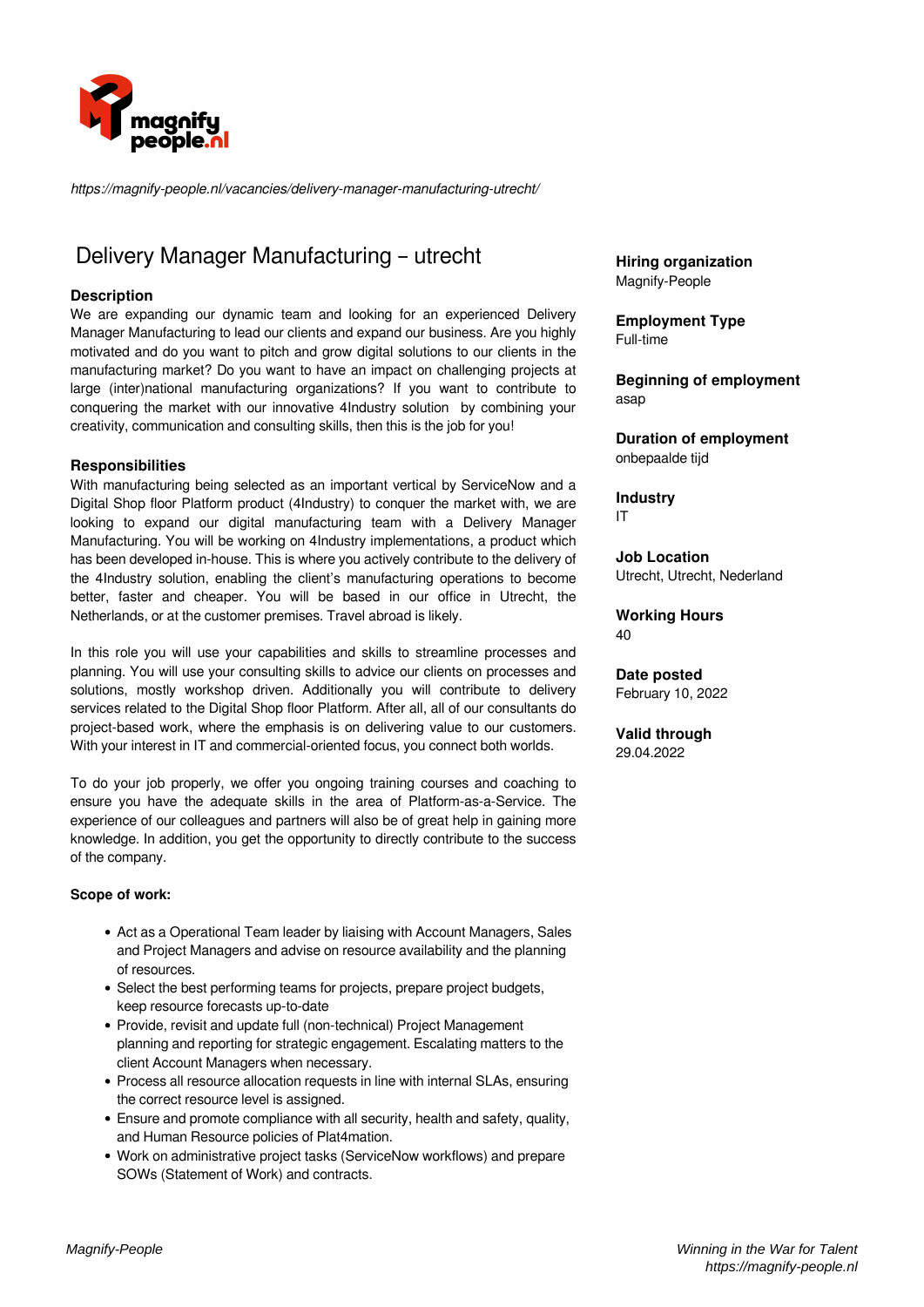- Issue weekly reports to the Sales teams, as detailed in the Project Delivery **Process**
- Continually work towards meeting and exceeding the Company Utilization Target on a monthly, quarterly and annual basis.
- Implement improvement plans with PMO on the efficiency, effectiveness and accuracy within the entire service delivery function.
- Proactively monitor the progress and report on milestones and budget to the customer and/or manager at Plat4mation.

### **Qualifications**

- Master is preferred in IT Management, Supply Chain Management, Industrial Engineering, Operations Management or alike.
- Fluent in English; Fluent in Dutch is a big plus.
- Minimum 3 years of experience working in a (niche) consultancy organization in a Manufacturing or Supply Chain Management practice, focusing in digital transformation or in a Manufacturing organization.
- Proven Team Leadership experience, with a focus on problem-solving and operations.
- Quality Assurance skills is a must. High level of numeracy skills is appreciated.
- Commercial mindset with IT industry knowledge.
- Relevant experience with Manufacturing IT systems such as (MES, PLM, PM, LIMS, SCADA)
- Experience with OT environments and Cloud technologies is a pre
- Demonstrated knowledge of and experience with manufacturing excellence systems like, 5S, Lean Manufacturing, Six Sigma, TPM
- Proven interpersonal and consulting skills (facilitate workshops, giving presentations, developing value proposition material, build project deliverables and documentation)
- Experience with IT Solutions-platforms. ServiceNow or comparable platforms is a plus.
- Intermediate level of MS Office and eager to learn new digital tools and technologies related to manufacturing.

## **Job Benefits**

- Competitive salary
- Bonus based on company performance
- Pension scheme
- Holiday allowance (25 days for a full-time contract)
- Modern laptop
- Internet, transportation and phone allowance
- A modern, flexible and multicultural workplace at an innovative and global company
- Ambitious and kind colleagues from all over the world
- A challenging position with lots of room to grow

# **Our culture**

Working at Plat4mation evolves around working from your internal drive to make a difference for people in combination with having fun. We always go the extra mile to deliver on what we promise! Joy is what connects us and what drives us to get the best out of ourselves. That's why we host several Fun4U activities each year, like a global hackathon, drinks and inspiring lunch sessions (check out our [Instagram](https://www.instagram.com/workingatp4m/) [page](https://www.instagram.com/workingatp4m/)!).